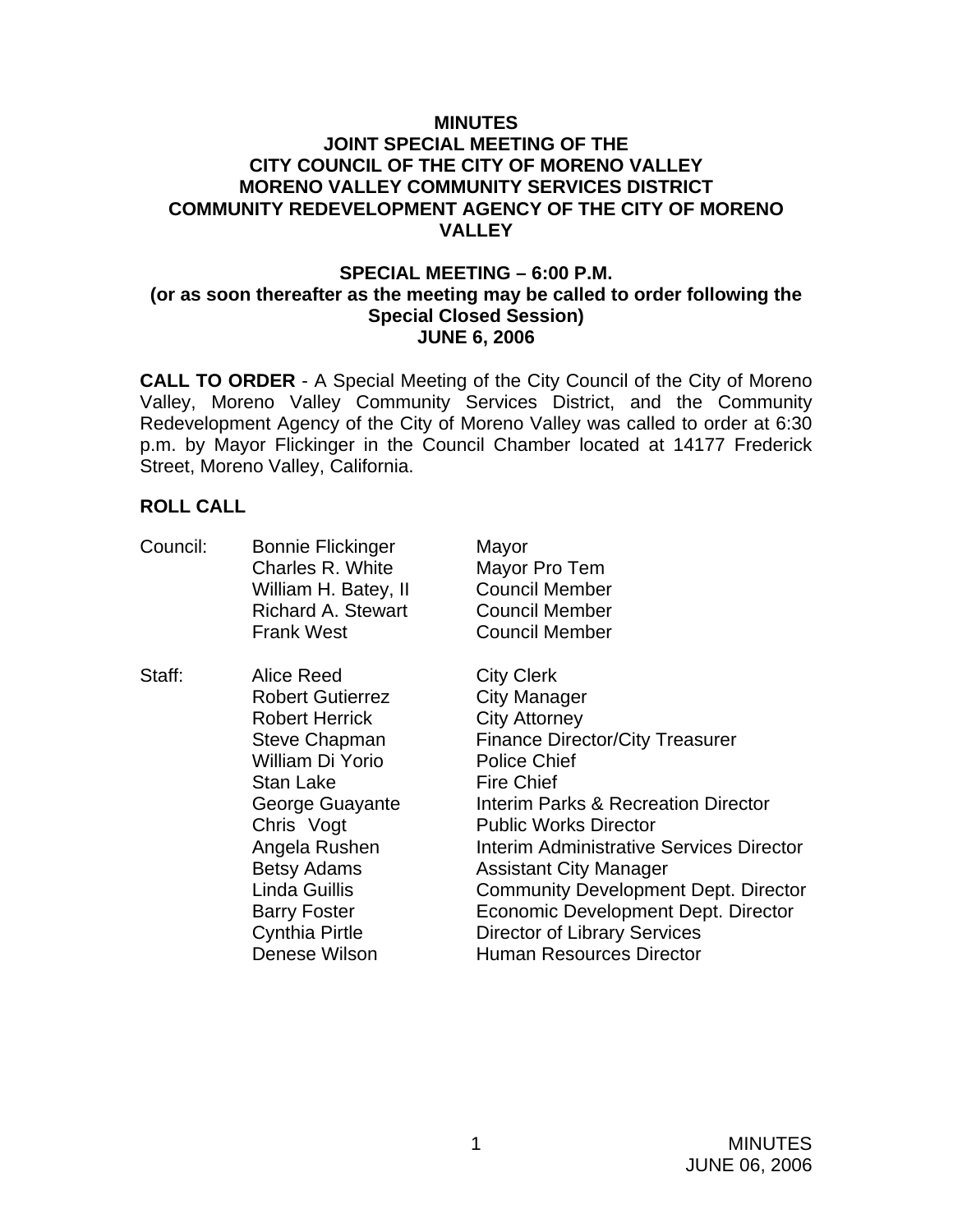# **E. PUBLIC HEARINGS**

E1. A PUBLIC HEARING FOR GENERAL PLAN AMENDMENT (PA96- 0013) – A COMPREHENSIVE UPDATE OF THE CITY'S GENERAL PLAN AND RELATED ENVIRONMENTAL IMPACT REPORT. (THIS MEETING WILL COMMENCE WITH A PRESENTATION OF THE HOUSING ELEMENT, FOLLOWED BY THE LAND USE ELEMENT (Report of: Community Development Department) Recommendation: That the City Council conduct a public hearing regarding the comprehensive update to the City's General Plan and the related Environmental Impact Report; and continue the public hearing of PA96-0013 to June 20, 2006.

Mayor Flickinger proposed the following format/order for conducting this public hearing item:

- 1. Housing element: staff's report; Council's questions of staff; public comments
- 2. Land use element: staff's report; Council's questions of staff; public comments
- 3. Set time limit for tonight's meeting to conclude at 9:00 p.m. or 9:30 p.m.

### **Approved. Set time limit at 9:00 p.m. m/West, s/Stewart. Motion carried unanimously.**

Mayor Flickinger opened the agenda item for public comments, which were received from Susan Nash (representing Friends of the Northern San Jacinto Valley), George Hague (representing Sierra Club), Joseph Chen (representing Equitable Moreno Valley Partnership) and Gene Hutching (property owner).

## **Approved by a 5-0 vote to continue the public hearing to June 20, 2006. m/West, s/Stewart.**

# **CLOSED SESSION**

None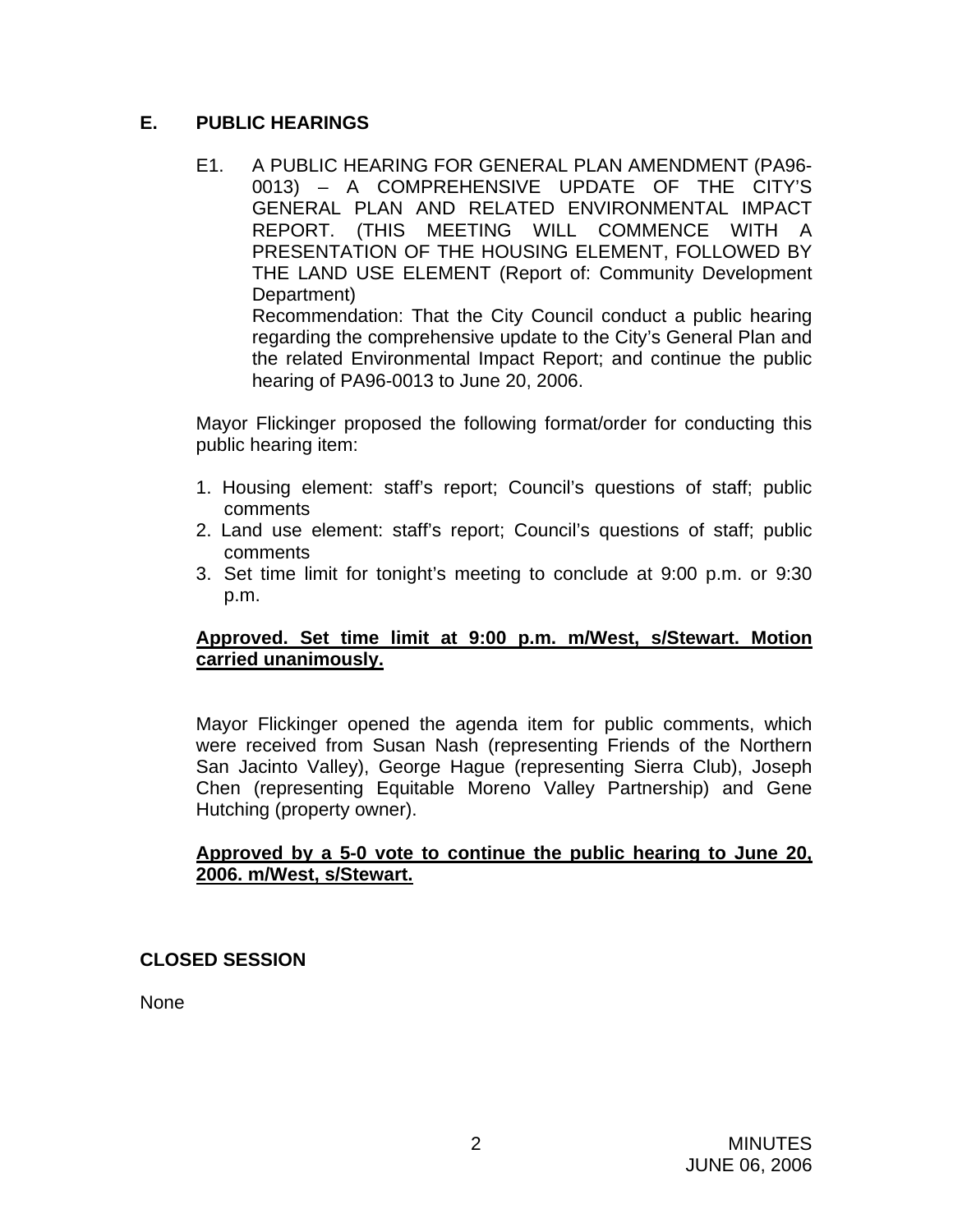## **ADJOURNMENT**

There being no further business to conduct, the meeting was adjourned at 9:04 p.m. by unanimous informal consent.

Submitted by:

\_\_\_\_\_\_\_\_\_\_\_\_\_\_\_\_\_\_\_\_\_\_\_\_\_\_\_\_ Alice Reed, City Clerk Secretary, Moreno Valley Community Services District Secretary, Community Redevelopment Agency of the City of Moreno Valley

Approved by:

\_\_\_\_\_\_\_\_\_\_\_\_\_\_\_\_\_\_\_\_\_\_\_\_\_\_\_\_

Bonnie Flickinger, Mayor President, Moreno Valley Community Services District Chairperson, Community Redevelopment Agency of the City of Moreno Valley

enl